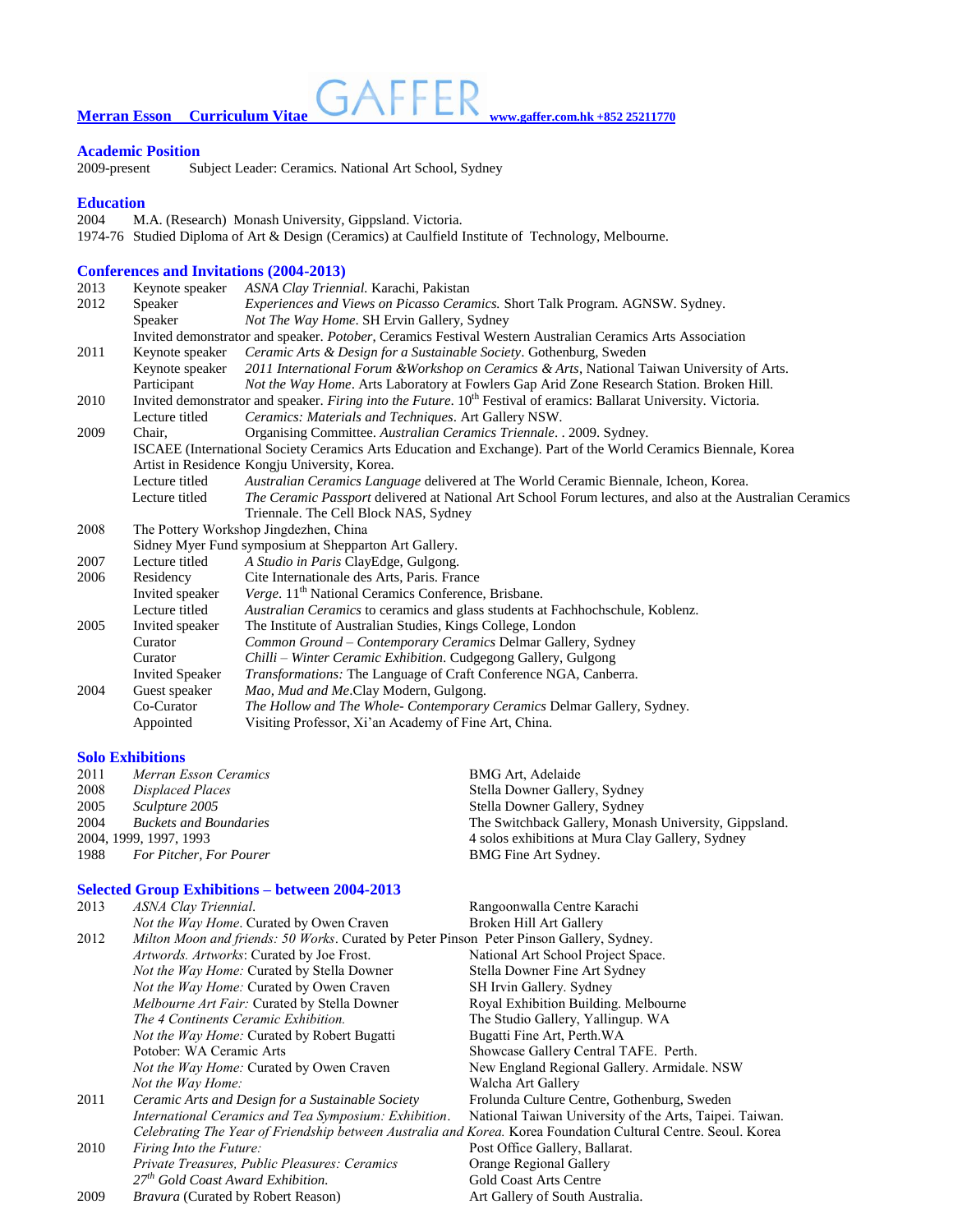|      | ISCAEE members exhibition.                                                                    | Yeoju Exhibition Space. Korea.         |  |  |
|------|-----------------------------------------------------------------------------------------------|----------------------------------------|--|--|
|      | LINK. Ceramics from Kongju and Sydney.                                                        | NAS Gallery, Sydney                    |  |  |
|      | <i>Ceramics</i> (with Lynda Draper and Fiona Murphy)                                          | Stella Downer Fine Art, Sydney.        |  |  |
| 2008 | Sidney Myer Fund International Award Exhibition                                               | Shepparton Art Gallery, Victoria       |  |  |
|      | Off Shore 3                                                                                   | The Jam Factory, Adelaide              |  |  |
|      | <i>Melbourne Art Fair</i> with Stella Downer Fine Art                                         | Royal Exhibition Building. Melbourne   |  |  |
|      | <i>Singapore Art Fair.Represented by Gaffer Gallery, Hong Kong. Suntec City Singapore.</i>    |                                        |  |  |
| 2007 | Mastery: Contemporary Ceramics. Curated by Julie Lambe Gaffer Studio Glass Gallery, Hong Kong |                                        |  |  |
| 2006 | Contours: Curated by Stella Downer                                                            | Stella Downer Fine Art, Sydney         |  |  |
|      | Australische Impressionen: Curated by Ursula Rosenhauer. Galerie Rosenhauer, Germany          |                                        |  |  |
|      | Clay Statements. NSW09: Curated by Patsy Hely                                                 | Brisbane Conference Centre             |  |  |
|      | Melbourne Art Fair with Stella Downer Fine Art                                                | Royal Exhibition Building. Melbourne   |  |  |
| 2005 | Collect.                                                                                      | Victoria and Albert Museum, London.    |  |  |
|      | Transformations: The Language of Craft                                                        | National Gallery of Australia          |  |  |
|      | Beyond Earth                                                                                  | Manly Museum and Art Gallery. Sydney   |  |  |
|      | Gold Coast International Ceramic Art Award Exhibition                                         | <b>Gold Coast City Art Gallery</b>     |  |  |
| 2004 | Vessel: Diverse                                                                               | Quadrivium Gallery, Sydney             |  |  |
|      | The Hollow and The Whole.                                                                     | Delmar Gallery, Sydney                 |  |  |
|      | Ceramics: The Australian and New Zealand Context:                                             | Campbelltown Bicentennial Art Gallery. |  |  |

### **Collections**

National Gallery of Australia, Canberra, Art Gallery of South Australia. Shepparton Art Gallery, Manly Museum and art Gallery, Western Australian Art Gallery, Bathurst Art Gallery, Gold Coast City Art Gallery, Queen Victoria Museum and Art Gallery, Launceston, Tasmania, Geelong Art Gallery, COFA UNSW, Qantas, Queensland University of Technology, Brisbane, National Art School, Sydney, Perc Tucker Museum, Toowoomba QLD, Museum für Kunsthandwerk und Gewerbe in Hamburg, Westerwalld Keramik Museum, Hohr-Grenzhausen, Koblenz, Germany. National Taiwan University of Arts

#### **Grants**

- 1983 Workshop Development Grant through Crafts Board of the Australia Council 2006 Nava Marketing Grant
- 

#### **Awards**

- 1994 The Austceram '94 Ceramic Award
- 2000 Port Hacking Potters Award
- 2003 The National Art School Staff Travelling Scholarship<br>2005 The  $24<sup>th</sup>$  Gold Coast International Ceramic Award.
- 2005 The  $24<sup>th</sup>$  Gold Coast International Ceramic Award.<br>2006 The National Art School Paris Studio at the Cite In
- 2006 The National Art School Paris Studio at the Cite Internationale des Arts..<br>2008 Poyntzpass Pioneer Ceramics Award of Merit, part of the Sidney Myer F
- 2008 Poyntzpass Pioneer Ceramics Award of Merit, part of the Sidney Myer Fund international Ceramics Award.

### **Selected Publications**

**Books:**<br>Israel. Glenis. Israel, Glenis. *Artwise Visual Arts 7-10*. Jacaranda Wiley. 1997 Versluys, Luk & Tinck, Lucien *Het Atelier. Wereld Van 12 Keramisten* Belgium 1984

#### **Catalogues***:*

| Catalogues.                    |                                                                                                                                                                   |
|--------------------------------|-------------------------------------------------------------------------------------------------------------------------------------------------------------------|
| Bell, Robert (ed)              | Transformations: The Language of Craft. National Gallery of Australia. 2005                                                                                       |
| Bowers, Stephen,               | Australian Contemporary, A Survey of a Sense of Place. Published in Ceramics: Art and Perception. Issue 58                                                        |
|                                | 2004. Pages 17-24                                                                                                                                                 |
| <b>British Crafts Council</b>  | Collect: Published by British Crafts Council 2005                                                                                                                 |
| Campbell-Allen, Barbara.       | Beyond Earth, exploring the plastic limits of clay. Published By the Potters Society of Australia in The Journal<br>of Australian Ceramics Issue 43#3 pages 45-52 |
| Craven, Owen (ed)              | Artist Profile. Issue 18 2012. Pages 84-85                                                                                                                        |
| Esson, Merran                  | Timelines - An Exhibition by Simone Fraser. New Ceramics.Published by Bernd Pfannkuche. Germany.                                                                  |
|                                | Pages 32-35                                                                                                                                                       |
| Esson, Merran (Curator)        | Common Ground: contemporary ceramics exhibition catalogue.                                                                                                        |
|                                | Published by Trinity Grammar School, Society of the Arts. April 2005                                                                                              |
| Esson. Merran (ed)             | The Hollow and The Whole; contemporary ceramics exhibition catalogue. Published by Trinity Grammar                                                                |
|                                | School, Society of the Arts. April 2004                                                                                                                           |
| Page, Sue (ed)                 | Diverse 9 <sup>th</sup> National Ceramics Conference Delegates Exhibition. Published by WA School of Art and design &                                             |
| Media, Central TAFE            |                                                                                                                                                                   |
| Guy, Jan (ed)                  | Homebrand. Published by Ceramics Renaissance and Casula Powerhouse. 1997                                                                                          |
| James, Chris (ed)              | Juggling the Elements, Published by Manly Art Gallery and Museum. 1995                                                                                            |
| Kim, Jeoung-Ah (ed)            | Ceramic Arts and design for a Sustainable Society. Frolunda Culture Centre. 2011                                                                                  |
| Schmitt. Peter                 | Australische Impressionen. Published by Galerie Rosenhauer, Goettingen, Germany 2006.                                                                             |
| <b>Journals and Newspapers</b> |                                                                                                                                                                   |
|                                | Allen, Christopher Review. Embracing Natural Symbolism. Ceramics, Art and Perception Issue 14. 1993Pages 71-73                                                    |
| The Art Newspaper.             | Review. Second successful year for London crafts fair. No 155, February 2005. Page 47                                                                             |
| Buckle, Sue. Review.           | The Hollow and the Whole – Contemporary ceramics at The Delmar Gallery. Published in the Journal of<br>Australian Ceramics. Issue 43#2 2004 pages 9-10            |
| Esson, Merran                  | <i>Bevond the Surface.</i> Pottery in Australia Vol 35, No. 1 1996 Pages 35-37                                                                                    |

Foulds, Gordon *Containers of Ideas* – Craft Arts International. Issue 72 2008 pages 29-34